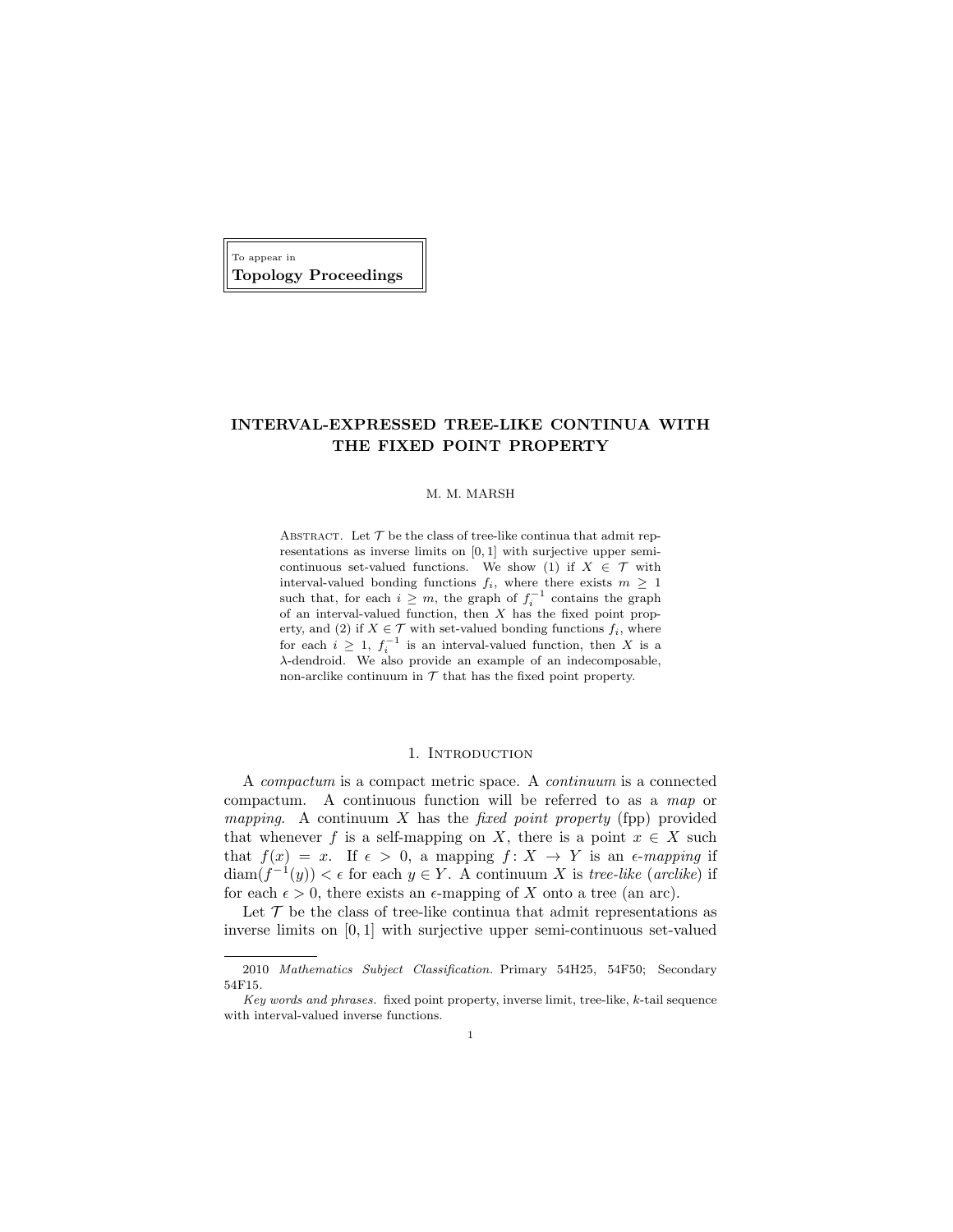functions. We refer to continua in  $\mathcal T$  as *interval-expressed tree-like con*tinua. This is a large class of continua that includes all arclike continua, as well as non-arclike continua that may contain any arclike continuum, or may themselves be either hereditarily decomposable or indecomposable. We provide an indecomposable example at the end of the paper. The subclass of  $\mathcal T$  with interval-valued bonding functions has been characterized by properties of the bonding functions in [13]. In this paper, we characterize the subclass of  $\mathcal T$  with set-valued bonding functions  $f_i$ , where each  $f_i^{-1}$  is interval-valued. In [15], the author began an investigation considering the following question.

### Question 1. Do all interval-expressed tree-like continua have the fpp?

Several positive partial answers to Question 1 are given in [15]. We provide several more positive partial results in this paper.

Either a positive or negative answer to Question 1 would be of interest in light of D.P. Bellamy's example of a tree-like continuum without the fpp [1]. A negative answer would be particularly interesting, providing a "generalized" inverse limit representation of an example with simple factor spaces, namely [0, 1]. Perhaps such an example could shed some light toward an answer to the open question "Is there a planar tree-like continuum without the fpp?". We refer the reader to [15] for additional discussion and references related to tree-like continua without the fpp.

# 2. Basic definitions

Let X and Y be compacta. We refer to functions  $f: X \to 2^Y$  as setvalued functions from X to Y and we write  $f: X \to Y$  is a set-valued function. Note that throughout, we are assuming that, for  $x \in X$ , the value  $f(x)$  of a set-valued function is a closed set. The *graph* of f, which we denote by  $G(f)$ , is the set in  $X \times Y$  consisting of all points  $(x, y)$  with  $y \in f(x)$ .

A set-valued function  $f: X \to Y$  is upper semi-continuous at the point  $x \in X$  if for each open set V in Y containing the closed set  $f(x)$ , there is an open set U in X such that  $x \in U$ , and  $f(p) \subset V$  for each  $p \in U$ . If  $f: X \to Y$  is upper semi-continuous at each point of X, then f is said to be upper semi-continuous.

The set-valued function  $f: X \to Y$  is *surjective* if for each  $y \in Y$ , there exists  $x \in X$  such that  $y \in f(x)$ . If the set-valued function  $f: X \to Y$ is surjective, we let  $f^{-1}: Y \to X$  be the set-valued function such that  $x \in f^{-1}(y)$  if and only if  $y \in f(x)$ . Clearly,  $G(f^{-1})$  is homeomorphic to  $G(f)$ . A set-valued function  $f: X \to Y$  is *continuum-valued* if for each  $x \in X$ , the set  $f(x)$  is a subcontinuum of Y. If  $x \in X$  and  $f(x)$  is degenerate, we will sometimes treat  $f(x)$  as a point of Y. For  $f: X \to Y$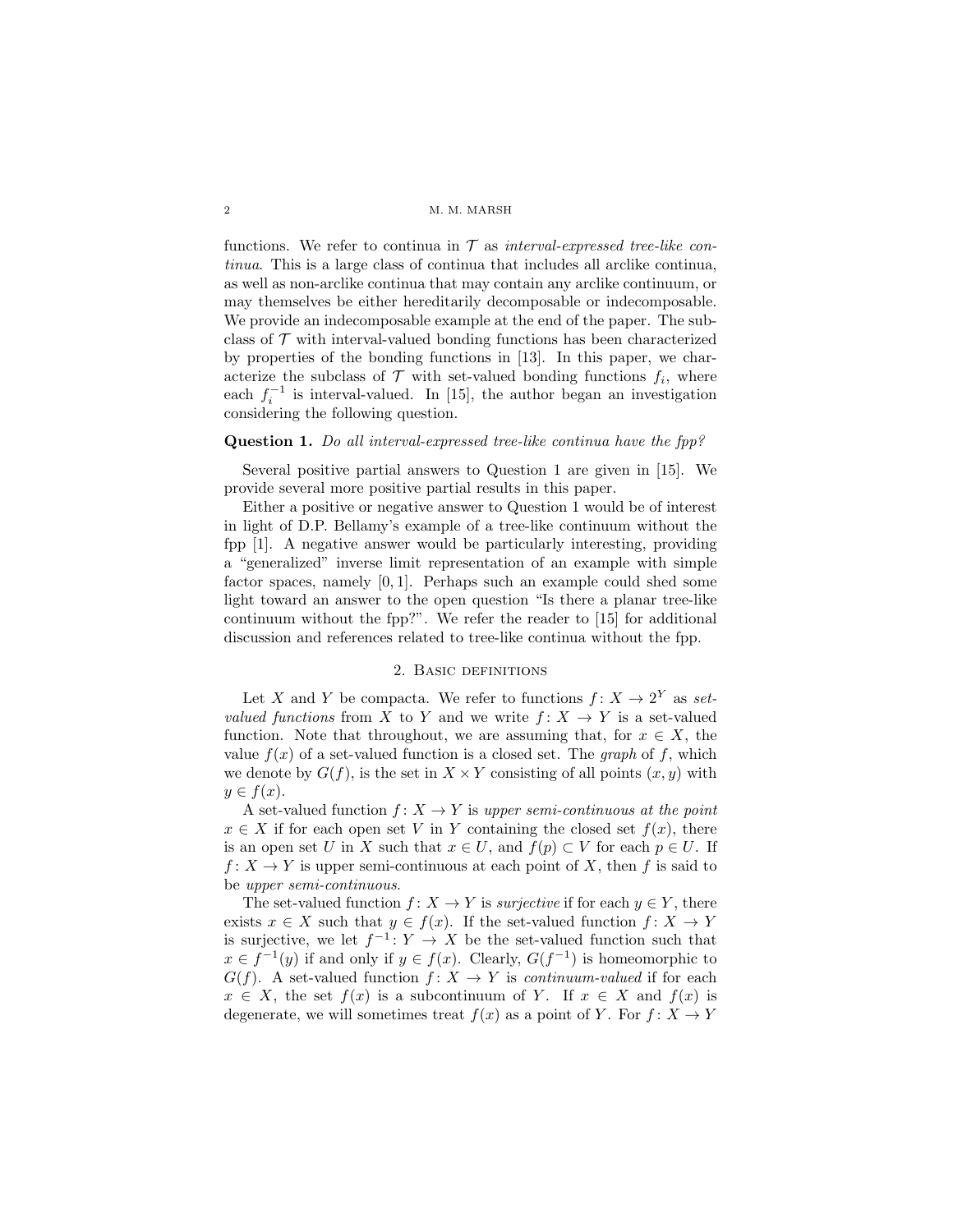a set-valued function, and  $A \subset X$ , we let  $f|_A$  be the set-valued function whose domain is A, and  $f|_A(x) = f(x)$  for  $x \in A$ .

For  $i \geq 1$ , let  $X_i$  be a compactum, and let  $f_i: X_{i+1} \to X_i$  be a surjective upper semi-continuous set-valued function. Throughout, we let  $\{X_i, f_i\}_{i\geq 1}$  denote an inverse sequence, and its inverse limit is given by

$$
\lim_{i \to \infty} \{X_i, f_i\} = \{ \pmb{x} = (x_1, x_2, \ldots) \in \prod_{i \geq 1} X_i \mid x_i \in f_i(x_{i+1}) \text{ for } i \geq 1 \}.
$$

For  $n \in \mathbb{N}$ , we define the set below.

$$
G_{n+1} = G'(f_1, \ldots, f_n) = \{ \boldsymbol{x} \in \prod_{i=1}^{n+1} X_i \mid x_i \in f_i(x_{i+1}) \text{ for } 1 \leq i \leq n \}.
$$

We point out that some authors use the notation  $G'_n$  for the set we denote by  $G_{n+1}$ . We find it advantageous in this paper to have the subscript denote the number of coordinates of points in  $G_{n+1}$  rather than the number of bonding functions in the finite sequence. We refer to these sets as partial graphs in the inverse sequence. For consistency of notation, we let  $G_1 = X_1$ .

Let  $X = \varprojlim\{X_i, f_i\}$  with surjective upper semi-continuous set-valued bonding functions. For  $1 \leq i \leq j$ , we denote the set-valued composition function  $f_i \circ f_{i+1} \circ \ldots \circ f_j : X_{j+1} \to X_i$  by  $f_{i,j+1}$ . For convenience of notation, we let  $f_{i,i}$  denote the identity function on  $X_i$ . For  $n \geq 1$ , we define  $\pi_n: X \to G_n$  by  $\pi_n(x_1, x_2, \ldots) = (x_1, \ldots, x_n)$ . Assuming that  $\text{diam}(X_n) = 1$  for each  $n \geq 1$ , and taking the usual metric on  $\prod_{i=1}^{\infty} X_i$ , we note that for each  $n \geq 1$ ,  $\pi_n$  is a  $\frac{1}{2^n}$ -mapping.

Let  $\{X_i, g_i\}_{i\geq 1}$  be an inverse sequence with mappings for bonding functions. Then we refer to the inverse sequence and its inverse limit, respectively, as an ordinary inverse sequence and an ordinary inverse limit.

Let  $\{X_i, f_i\}_{i\geq 1}$  be an inverse sequence with upper semi-continuous surjective set-valued bonding functions. For  $i \geq 1$ , define the mapping  $\rho_i: G_{i+1} \to G_i$  by  $\rho_i(x_1 \ldots, x_i, x_{i+1}) = (x_1 \ldots, x_i)$ . Note that  $\{G_i, \rho_i\}_{i \geq 1}$ is an ordinary inverse sequence. W.T. Ingram showed in [5, Corollary 4.2] that  $\lim_{i \to \infty} \{X_i, f_i\}$  is homeomorphic to  $\lim_{i \to \infty} \{G_i, \rho_i\}$ . This representation of an inverse limit with set-valued functions as an ordinary inverse limit will be used in some of the proofs of our results.

Hereafter, we consider only inverse sequences on  $[0, 1]$  with set-valued functions. If  $H \subset [0,1] \times [0,1]$ , we let  $H^{-1} = \{(y,x) \mid (x,y) \in H\}$ . The notation  $X \stackrel{T}{\approx} Y$  will indicate that X is homeomorphic to Y.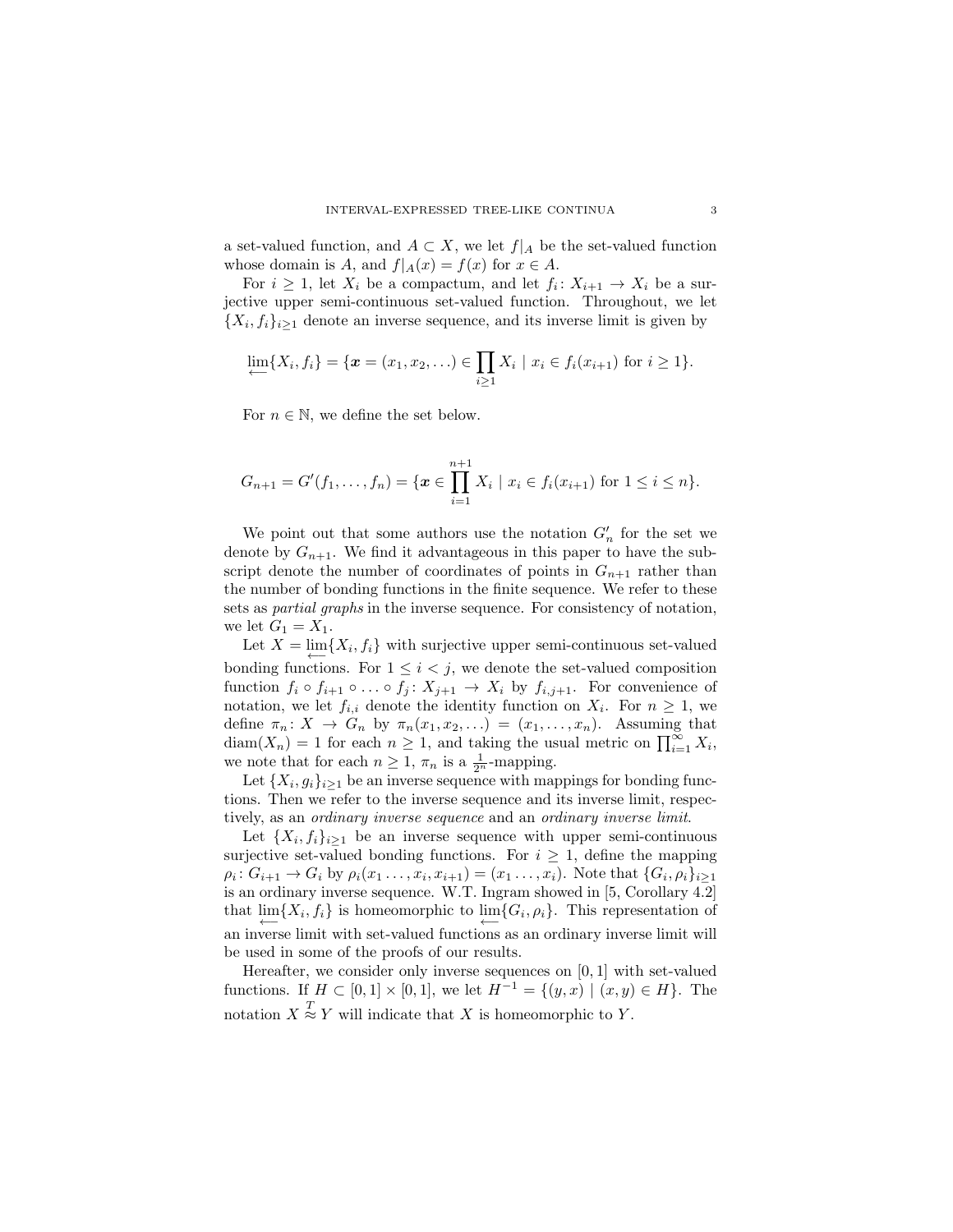3. k-tail sequences with interval-valued inverse functions

An *interval* or a *subinterval of*  $[0, 1]$  is a possibly degenerate subcontinuum of  $[0, 1]$ .

**Definition 1.** Let  $\{[0,1], f_i\}_{i\geq 1}$  be an inverse sequence, where for each  $i \geq 1, f_i: [0,1] \to [0,1]$  is a surjective upper semi-continuous set-valued function. Fix  $k \geq 1$ . We say that  $\{J_i, \hat{f}_i\}_{i \geq k}$  is a k-tail sequence with *interval-valued inverse functions* in the inverse sequence  $\{[0,1], f_i\}_{i\geq 1}$  if for each  $i \geq k$ ,

- (1)  $J_i$  is a subinterval of  $[0, 1]$ ,
- (2)  $G(\hat{f}_i) \subset G(f_i)$ , and
- (3)  $\hat{f}_i^{-1}$ :  $J_i \rightarrow J_{i+1}$  is a surjective upper semi-continuous intervalvalued function.

If  $J_k = [0, 1]$ , we say that  $\{J_i, \hat{f}_i\}_{i \geq k}$  is a surjective k-tail sequence with interval-valued inverse functions.

**Definition 2.** Let  $\{J_i, \hat{f}_i\}_{i \geq k}$  be a k-tail sequence with interval-valued inverse functions in the inverse sequence  $\{[0, 1], f_i\}_{i\geq 1}$  as in Definition 1. Let  $X = \lim_{x \to 0} \{ [0, 1], f_i \}.$  Let Y be the limit of the inverse sequence

$$
f_{1,k}(J_k) \xleftarrow{\hat{f}_1} f_{2,k}(J_k) \xleftarrow{\hat{f}_2} \dots \xleftarrow{\hat{f}_{k-1}} J_k \xleftarrow{\hat{f}_k} J_{k+1} \xleftarrow{\hat{f}_{k+1}} \dots,
$$

where for  $1 \leq i \leq k-1$ ,  $\hat{f}_i = f_i|_{f_{i+1,k}(J_k)}$ . We call Y the subcompactum of X generated by  $\{J_i, \hat{f}_i\}_{i \geq k}$ .

Regarding Definition 2, we observe that if  $f_i$  is interval-valued for  $1 \leq$  $i < k$ , then Y is a continuum. If  $k = 1$ , it follows from [4, Theorem 2.8] that Y is a continuum. If  $k > 1$ , it follows from [14, Corollary 3] that Y is a continuum.

It will be helpful to note that if  $\{J_i, \hat{f}_i\}_{i \geq k}$  is a surjective k-tail sequence with interval-valued inverse functions, then the inverse sequence associated with the subcompactum Y of X generated by  $\{J_i, \hat{f}_i\}_{i \geq k}$  is

$$
[0,1] \stackrel{f_1}{\longleftarrow} [0,1] \stackrel{f_2}{\longleftarrow} \dots \stackrel{f_{k-1}}{\longleftarrow} [0,1] \stackrel{f_k}{\longleftarrow} J_{k+1} \stackrel{\hat{f}_{k+1}}{\longleftarrow} \dots,
$$

We use the following observation in some of the proofs of our results.

**Observation 1.** Let  $\{J_i, f_i\}_{i\geq 1}$  be an inverse sequence on intervals with surjective upper semi-continuous set-valued functions, and let  $\{G_i, \rho_i\}_{i\geq 1}$ be the ordinary inverse sequence on the partial graphs associated with  ${J_i, f_i}_{i\geq 1}$  as described in the next-to-last paragraph before this section. Suppose that, for some  $n \geq 1$ ,  $f_n^{-1}$  is interval-valued. Then  $\rho_n: G_{n+1} \to$  $G_n$  is a monotone mapping.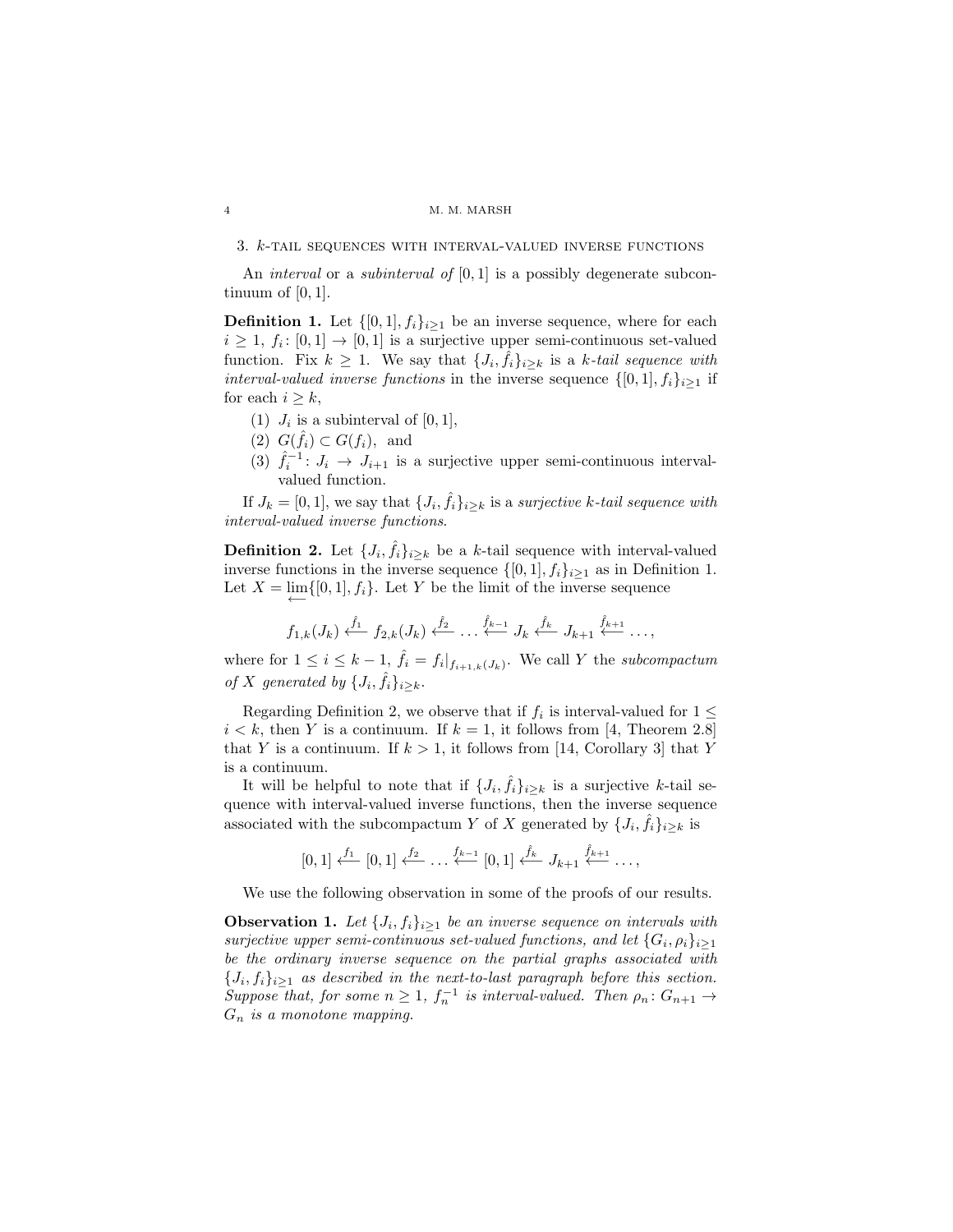*Proof.* It is straightforward to observe that for  $(x_1, \ldots, x_n) \in G_n$ ,

$$
\rho_n^{-1}(x_1,\ldots,x_n) = \{(x_1,\ldots,x_n)\} \times f_n^{-1}(x_n).
$$

We see that  $\rho_n$  is monotone.

A continuum  $X$  is *decomposable* if it is the union of two proper subcontinua. Otherwise, X is indecomposable. If each subcontinuum of X is decomposable, then  $X$  is *hereditarily decomposable*. A continuum is hereditarily unicoherent if the intersection of each pair of its subcontinua is connected. A continuum is a dendrite if it is locally connected and hereditarily unicoherent. A continuum is a  $\lambda$ -dendroid if it is hereditarily unicoherent and hereditarily decomposable. A mapping  $f: X \to Y$  of compacta is *monotone* if for each  $y \in f(X)$ ,  $f^{-1}(y)$  is a continuum.

**Theorem 1.** Let  $X = \lim_{n \to \infty} \{ [0, 1], f_i \}$ , where for each  $i \geq 1$ ,  $f_i$  is a surjective upper semi-continuous set-valued function, and  $G_i$  is a  $\lambda$ -dendroid. Suppose that  $\{J_i, \hat{f}_i\}_{i \geq k}$  is a k-tail sequence with interval-valued inverse functions, and for  $1 \leq i \leq k$ ,  $f_i$  is interval-valued. Let Y be the subcontinuum of X generated by  $\{J_i, \hat{f}_i\}_{i \geq k}$ . Then X is a tree-like continuum, and Y is a  $\lambda$ -dendroid.

*Proof.* As noted in the next-to-last paragraph before this section,  $X$  is homeomorphic to the ordinary inverse limit  $\varprojlim\{G_n, \rho_n\}$ . Since, for each  $n \geq 1, G_n$  is a  $\lambda$ -dendroid, it follows from [3] that, for each  $n \geq 1, G_n$  is tree-like. Since, for each  $n \geq 1$ , the projection mapping of  $\varprojlim\{G_n, \rho_n\}$ onto  $G_n$  is a  $\frac{1}{2^n}$ -mapping, it follows that X is tree-like. Hence, Y is treelike, and thus, hereditarily unicoherent. To see that Y is a  $\lambda$ -dendroid, we need to establish that  $Y$  is hereditarily decomposable.

For  $n \geq 1$ , let  $\hat{G}_n$  be the  $n^{\text{th}}$  partial graph for the inverse sequence associated with Y. That is, we let  $\hat{G}_1 = f_{1,k}(J_k)$ , and for  $n \geq 2$ , we let  $\hat{G}_n = G'(\hat{f}_1,\ldots,\hat{f}_{n-1})$ . For each  $n \geq 1$ ,  $\hat{G}_n \subset G_n$ , and by one of [4, Theorem 2.8] or [14, Corollary 3],  $\hat{G}_n$  is a continuum. So, we have that each  $\hat{G}_n$  is a  $\lambda$ -dendroid. As observed for X above, Y is homeomorphic to  $\lim_{n \to \infty} {\hat{G}_n, \hat{\rho}_n}$ , where for  $n \geq 1$ ,  $\hat{\rho}_n$  is the natural projection map that drops the  $(n+1)$ <sup>th</sup> coordinate. It follows from Observation 1 that  $\hat{\rho}_n$  is a monotone mapping for  $n > k$ .

By a standard theorem in the theory of ordinary inverse limits (see [10, Theorem 2.1.38]), we have that Y is also homeomorphic to  $\hat{Y} =$  $\lim_{\longleftarrow} {\{\hat{G}_n, \hat{\rho}_n, n \geq k\}}$ . So,  $\hat{Y}$  is a tree-like continuum. For  $n \geq k$ , let  $p_n: \hat{Y} \to \hat{G}_n$  denote the projection mapping of the ordinary inverse limit  $\hat{Y}$  onto the  $n<sup>th</sup>$  factor space. Since for  $n \geq k$ ,  $\hat{\rho}_n$  is a monotone mapping,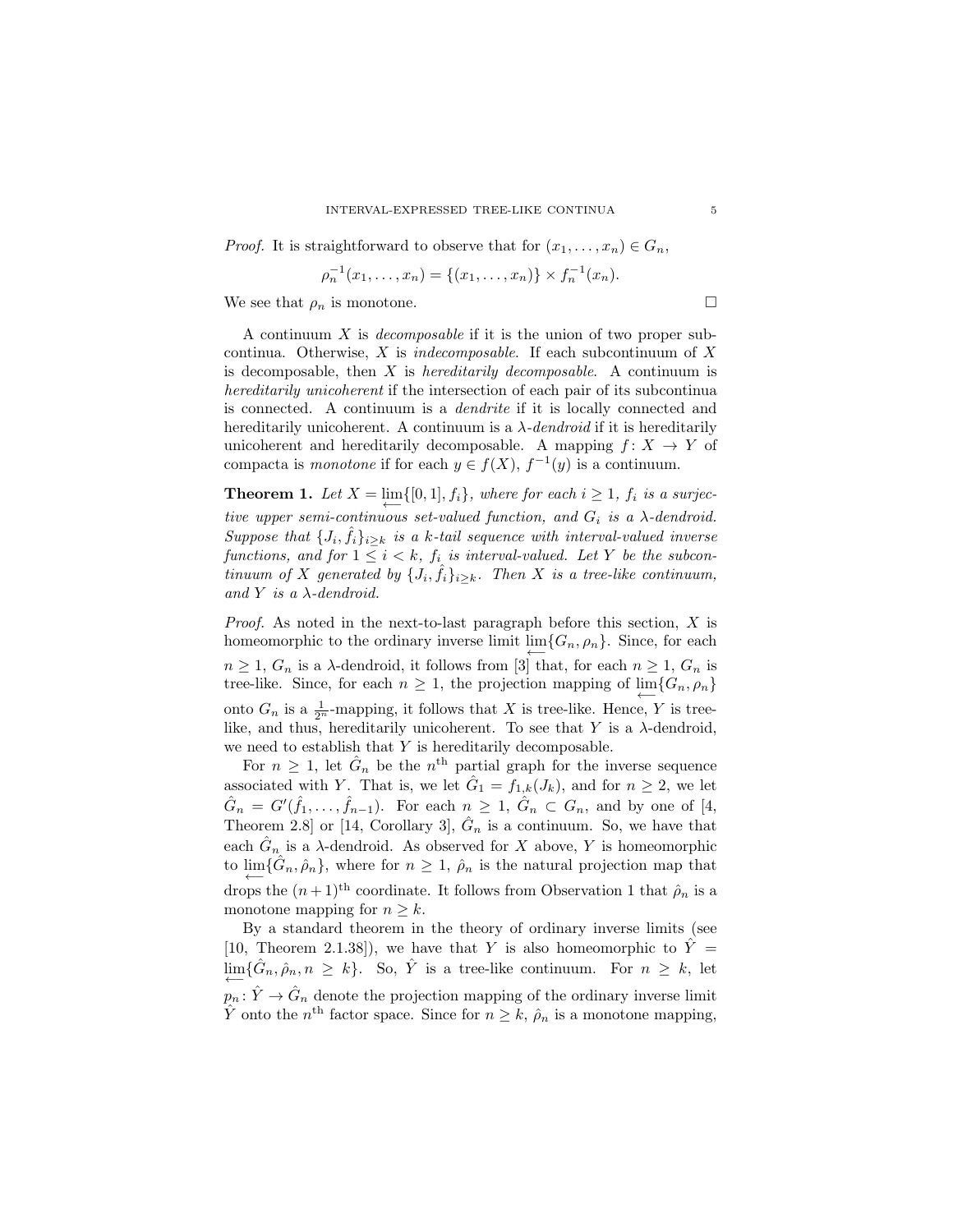it follows from [10, Theorem 2.1.13] that  $p_n$  is a monotone mapping for  $n \geq k$ . Suppose  $\hat{Y}$  contains an indecomposable subcontinuum H. By [11, 6.10],  $\hat{p}_k|_H$  is monotone; and by [11, 8.2],  $\hat{p}_k(H)$  is an indecomposable subcontinuum of  $\hat{G}_k$ . Since  $\hat{G}_k$  is a  $\lambda$ -dendroid, we have a contradiction. Hence,  $\hat{Y}$  is hereditarily decomposable, as is Y. We have that Y is a  $\lambda$ -dendroid.

**Corollary 1.** Let  $X$  be an interval-expressed tree-like continuum with interval-valued functions  $f_i$ . Suppose  $\{J_i, \hat{f}_i\}_{i\geq k}$  is a k-tail sequence with interval-valued inverse functions, and let  $Y$  be the subcontinuum of  $X$ generated by  $\{J_i, \hat{f}_i\}_{i \geq k}$ . Then Y is a  $\lambda$ -dendroid.

*Proof.* By [13, Corollaries 3 and 4], it follows that for each  $n \geq 2$ ,  $G_n$ is a  $\lambda$ -dendroid. So, we may apply Theorem 1 to get that Y is a  $\lambda$ dendroid.  $\Box$ 

### 4. Main results

**Theorem 2.** Let X be an interval-expressed tree-like continuum with interval-valued functions  $f_i$ . Suppose for each  $n \geq 1$ , there exist  $k \geq$ n, and a surjective k-tail sequence with interval-valued inverse functions  ${J_i, \hat{f_i}}_{i \geq k}$ . Then X has the fpp.

*Proof.* Suppose  $g: X \to X$  is a fixed-point-free mapping, and let  $\epsilon > 0$  be chosen so that  $d(x, g(x)) \geq \epsilon$  for all  $x \in X$ . Let  $m \geq 1$  be chosen so that  $\frac{1}{2^m} < \epsilon$ . So, for  $n \geq m$ ,  $\pi_n$  is an  $\epsilon$ -mapping.

By hypothesis, there exist  $k \geq m$ , and a surjective k-tail sequence  ${J_i, \hat{f}_i}_{i\geq k}$  with interval-valued inverse functions. Let Y be the subcontinuum of X generated by  $\{J_i, \hat{f}_i\}_{i \geq k}$ . By Corollary 1, Y is a  $\lambda$ -dendroid. Recall from the proof of Theorem 1, that by letting  $\hat{Y} = \lim_{\longleftarrow} {\hat{G}_n, \hat{\rho}_n, n \geq k},$ and letting  $p_k \colon \hat{Y} \to \hat{G}_k$  denote the associated  $k^{\text{th}}$  projection mapping, we have that  $p_k$  is monotone. Since  $\{J_i, \hat{f}_i\}_{i \geq k}$  is a surjective k-tail sequence with interval-valued inverse functions, we have that  $J_k = [0, 1]$ , and it follows from the definition of Y and its associated inverse sequence, noted in the second paragraph after Definition 2, that  $\hat{G}_k = G_k$ . We claim that  $p_k$  is topologically equivalent to  $\pi_k|_Y$ . That is, the diagram below commutes, where  $h$  is a homeomorphism and id is the identity function.

$$
\begin{array}{ccc}\n\hat{Y} & \xrightarrow{\quad p_k} & \hat{G}_k \\
h & & \downarrow \text{id} \\
Y & \xrightarrow{\pi_k|_Y} & G_k\n\end{array}
$$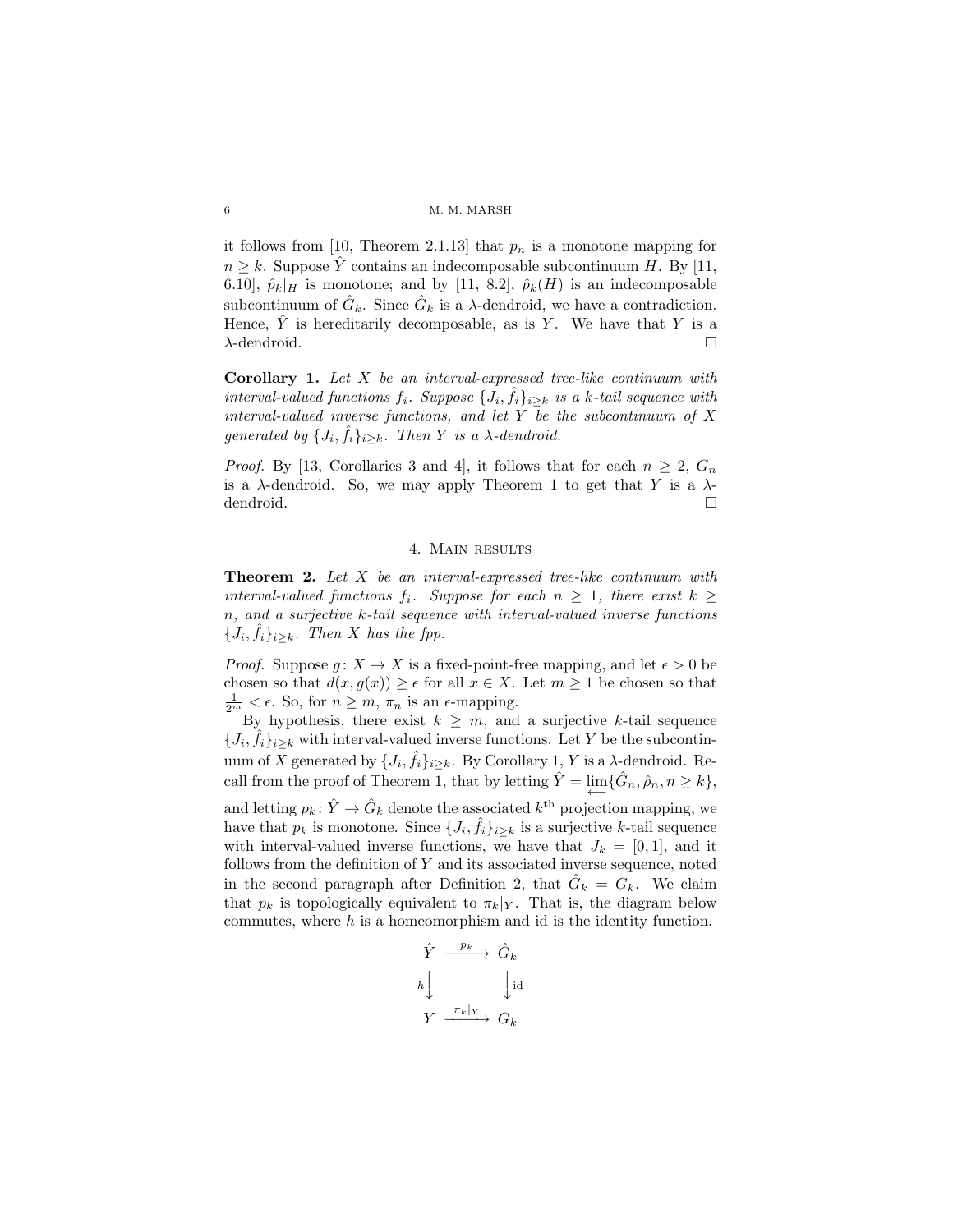Define h by  $h(((x_1, \ldots, x_k), (x_1, \ldots, x_{k+1}), \ldots)) = (x_1, x_2, \ldots)$ . It is clear that  $h$  is a homeomorphism. We check that the diagram commutes. Let  $y = ((x_1, \ldots, x_k), (x_1, \ldots, x_{k+1}), \ldots)$  be a point in Y. Then  $\pi_k h(y) =$  $\pi_k(x_1, x_2, \ldots) = (x_1, \ldots, x_k),$  and  $id(p_k(y)) = (x_1, \ldots, x_k).$  Hence,  $p_k$ is topologically equivalent to  $\pi_k|_Y$ . Since  $p_k$  is monotone, it follows that  $p_k^{-1}$ :  $\hat{G}_k \to \hat{Y}$  is continuum-valued. So, the function  $\gamma_k = (\pi_k|_Y)^{-1}$  is also continuum-valued. We also note that, even though  $\gamma_k$  is a continuumvalued function, we have the equality  $\pi_k \gamma_k = id|_{G_k}$ .

Define the set-valued function  $r_k: X \to Y$  by  $r_k = \gamma_k \pi_k$ . Since  $\pi_k$  is a mapping and  $\gamma_k$  is continuum-valued, we observe that  $r_k$  is continuumvalued. Consider the continuum-valued function  $r_k g|_Y : Y \to Y$ . Since Y is a  $\lambda$ -dendroid, it follows from [12] that  $r_k g|_Y$  has a fixed point. So, there is a point  $x \in Y$  such that  $x \in r_k g(x)$ . So,  $x \in \gamma_k \pi_k g(x)$ , and  $\pi_k(x) \in \pi_k \gamma_k \pi_k g(x)$ . From the last sentence of the previous paragraph, we have that  $\pi_k \gamma_k \pi_k g(x) = \pi_k g(x)$ , which is a point of  $G_k$ . So, in fact,  $\pi_k(x) = \pi_k g(x)$ . Hence,  $d(x, g(x)) < \epsilon$ , which is a contradiction.

**Lemma 1.** Let  $f: [0,1] \rightarrow [0,1]$  be a surjective upper semi-continuous interval-valued function such that  $G(f)$  is hereditarily unicoherent. If there exists an upper semi-continuous interval-valued function  $g: [0,1] \rightarrow$ [0, 1] such that  $G(g) \subset G(f^{-1})$ , then for each subinterval  $J_1$  of [0, 1], there exist a subinterval  $J_2$  of  $[0,1]$  and a surjective upper semi-continuous setvalued function  $\hat{f} \colon J_2 \to J_1$  such that  $G(\hat{f}) \subset G(f)$ , and  $\hat{f}^{-1}$  is intervalvalued.

*Proof.* Let  $c_2$  and  $c_1$  be, respectively, the projection maps from  $[0, 1] \times [0, 1]$ onto the domain and range of f. Let  $J_2' = c_2(G(g^{-1}))$ . If  $J_1$  is degenerate, say  $J_1 = \{x_1\}$ , we pick  $x_2 \in J'_2$  such that  $x_2 \in g(x_1)$ , and we let  $J_2 = \{x_2\}$ . We define  $\hat{f} : J_2 \to J_1$  by  $\hat{f}(x_2) = \{x_1\}$ . So, the graph of  $\hat{f}$  is a point in  $G(g^{-1}) \subset G(f)$ . Clearly,  $\hat{f}^{-1}$  is interval-valued.

Suppose  $J_1$  is nondegenerate. Since  $c_1|_{G(g^{-1})}$ :  $G(g^{-1}) \to [0,1]$  is weakly confluent, there is a subcontinuum H of  $G(g^{-1})$  such that  $c_1(H) = J_1$ . Let  $J_2 = c_2(H)$ . We note that  $J_2 \subset J_2'$ . Define  $\hat{f} \colon J_2 \to J_1$  to be the surjective set-valued function whose graph is  $H$ . Since  $H \subset G(g^{-1})$ , we get that  $G(\hat{f}^{-1}) = H^{-1} \subset G(g) \subset G(f^{-1}) \stackrel{T}{\approx} G(f)$ .

To see that  $\hat{f}^{-1}$  is interval-valued, let  $t \in J_1$ . Now,  $g(t)$  is either a point or a nondegenerate interval, and  $\hat{f}^{-1}(t) = g(t) \cap H^{-1}$ . Since  $G(g)$ is hereditarily unicoherent, it follows that  $\hat{f}^{-1}(t)$  is either a point or a nondegenerate interval. So,  $\hat{f}^{-1}$  is interval-valued. Thus,  $\hat{f} : J_2 \to J_1$  is the desired set-valued function.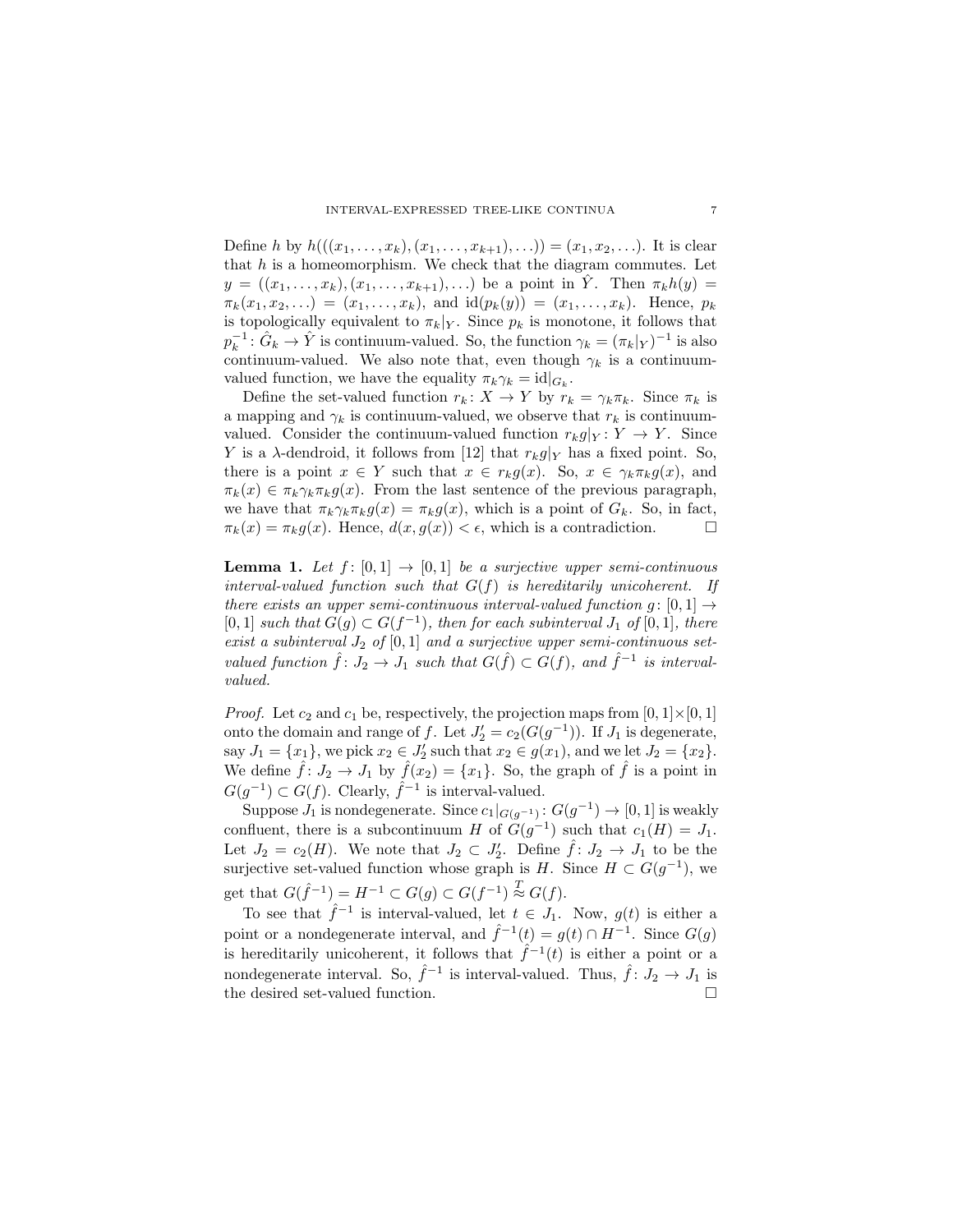Theorem 3. Let X be an interval-expressed tree-like continuum with interval-valued functions  $f_i$ . Suppose there exists an  $m \geq 1$  such that  $for \; i \; \geq \; m, \; G(f_i^{-1}) \; \; contains \; \; the \; \; graph \; \; of \; \; an \; \; interval-valued \; \; function$  $g_i \colon [0,1] \to [0,1]$ . Then X has the fpp.

*Proof.* Let  $n \geq 1$ . Pick  $k \geq \max\{n, m\}$ . We construct a surjective k-tail sequence with interval-valued inverse functions. Let  $J_k = [0, 1]$ . By Lemma 1, there exist an interval  $J_{k+1}$  and a surjective upper semicontinuous set-valued function  $\hat{f}_k: J_{k+1} \to J_k$  such that  $G(\hat{f}_k) \subset G(f_k)$ , and  $\hat{f}_k^{-1}$  is interval-valued. Again, by Lemma 1, there exist an interval  $J_{k+2}$  and a surjective upper semi-continuous interval-valued function  $\hat{f}_{k+1}: J_{k+2} \to J_{k+1}$  such that  $G(\hat{f}_{k+1}) \subset G(f_{k+1}),$  and  $\hat{f}_{k+1}^{-1}$  is intervalvalued. Repeatedly applying Lemma 1, we construct the desired  $k$ -tail sequence  $\{J_i, \hat{f}_i\}_{i \geq k}$ . By Theorem 2, X has the fpp.

Our third fixed point result is for certain tree-like continua in  $\mathcal T$  whose bonding functions need not be interval-valued if their inverses are intervalvalued. In fact, in this setting, we establish a characterization of the inverse limit space. We first need two definitions and a lemma.

A set-valued function  $f : [0,1] \rightarrow [0,1]$  has a flat spot if there exist  $s \in$ [0, 1], and a nondegenerate interval  $J \subset [0, 1]$  such that  $J \times \{s\} \subset G(f)$ . We additionally say that  $f$  has a flat spot at s. Given an inverse sequence  $\{[0,1], f_i\}_{i\geq 1}$  with set-valued functions, a flat spot at  $x_i$  for  $f_i$  composes to a nondegenerate value of  $f_j$  in the composition  $f_j \circ f_{j+1} \circ \ldots \circ f_i$  if  $f_j(x_i)$  is nondegenerate for  $j = i - 1$ , or if there exists a point  $x_{j+1}$  in  $f_{j+1,i}(x_i)$  such that  $f_j(x_{j+1})$  is nondegenerate for  $j < i-1$ .

**Lemma 2.** Let  $\{[0,1], f_i\}_{i=1}^n$  be a finite inverse sequence, where for each  $1 \leq i \leq n$ ,  $f_i$  is a surjective, upper semi-continuous, set-valued function, and  $f_i^{-1}$  is interval-valued. The following statements are equivalent.

- (1)  $G_{n+1}$  is a  $\lambda$ -dendroid.
- (2) for each  $1 \leq i \leq n$ ,  $\dim(G(f_i)) = 1$ , and no flat spot of  $f_i$  composes to a nondegenerate value of  $f_i$  for  $1 \leq j \leq i$ .

*Proof.* Consider the reverse sequence of inverse functions  $f_n^{-1}, \ldots, f_1^{-1}$  as defined in [7, Section 5]. As noted there, we may consider  $\{[0,1], f_i^{-1}\}_{i=n}^1$ to be a finite inverse sequence, although the indexing is reverse ordered. We have that the hypothesis of Corollary 4 in [13] is satisfied for the reverse sequence of inverse functions treated as an inverse sequence. So,  $G'(f_n^{-1}, \ldots, f_1^{-1})$  being a  $\lambda$ -dendroid is equivalent to having for each  $1 \leq$  $i \leq n$ ,  $\dim(G(f_i^{-1})) = 1$ , and  $f_i^{-1}$  having no flat spot that composes to a non-degenerate value of  $f_j^{-1}$  for  $1 \leq i < j \leq n$ .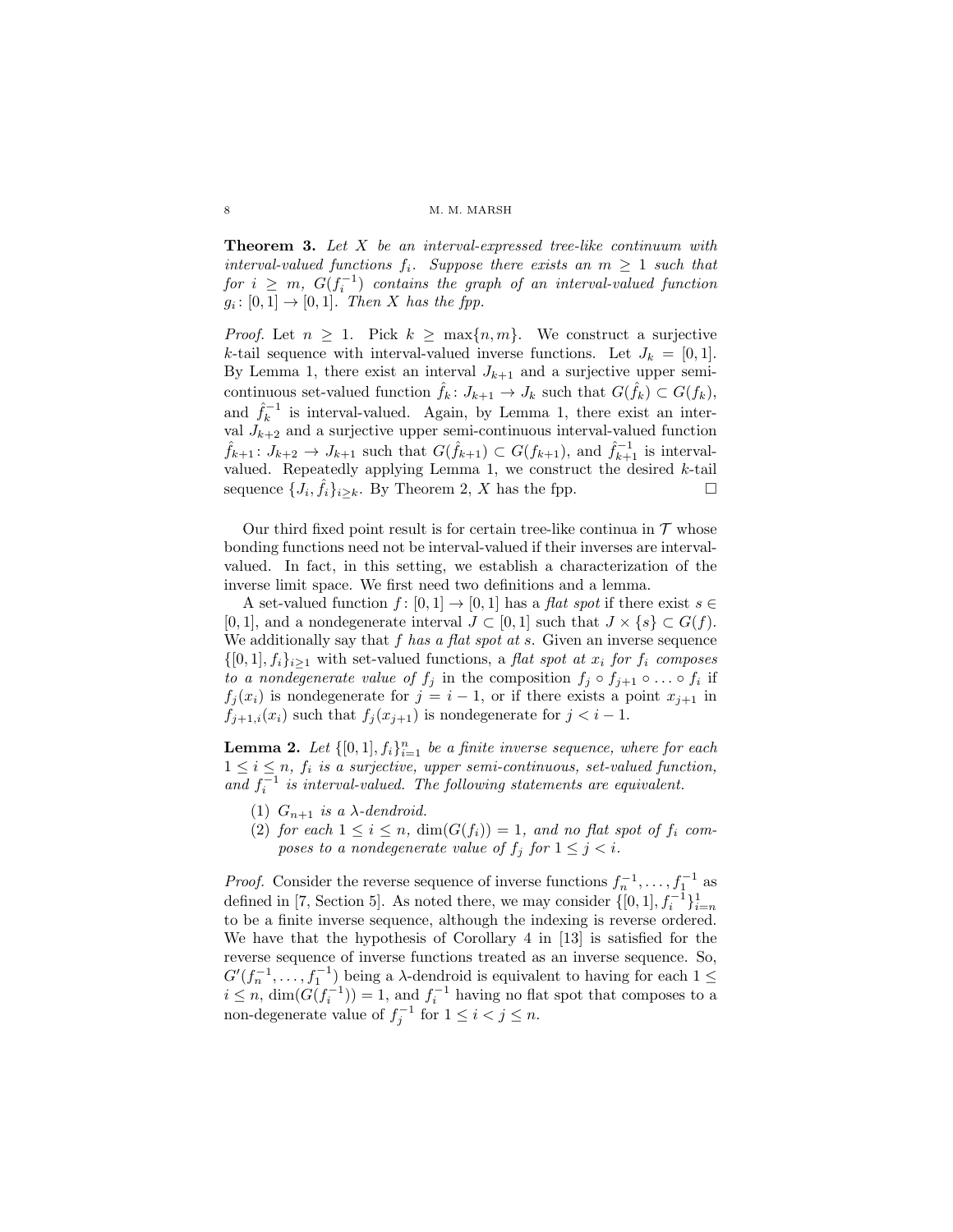It was noted in [7, top of page 318] that  $G_{n+1}$  is homeomorphic to the partial graph  $G'(f_n^{-1}, \ldots, f_1^{-1})$  of the reverse sequence of inverse functions. We also point out that the statement " $f_i$  has no flat spot that composes to a non-degenerate value of  $f_j$  for  $1 \leq j \leq i$ ", is equivalent to the statement  $\int f_i^{-1}$  has no flat spot that composes to a non-degenerate value of  $f_j^{-1}$  for  $1 \leq i < j \leq n$ . It follows that (1) is equivalent to (2).  $\Box$ 

**Theorem 4.** Let  $X = \lim_{n \to \infty} \{ [0, 1], f_i \}$ , where for each  $i \geq 1$ ,  $f_i$  is a sur- $\emph{jective upper semi-continuous set-valued function, and $f_i^{-1}$ is an interval-1}$ valued function. The following statements are equivalent.

- $(1)$  X is one dimensional.
- (2) For each  $n \geq 1$ ,  $G_n$  is a  $\lambda$ -dendroid.
- (3) X is a  $\lambda$ -dendroid.
- (4) For each  $i \geq 1$ ,  $\dim(G(f_i)) = 1$ , and no flat spot of  $f_i$  composes to a nondegenerate value of  $f_i$  for  $j < i$ .

*Proof.* (1) $\Rightarrow$ (2). By either [2, Theorem 2.3] or [6, Theorem 3.4], X has trivial shape. In [6], Ingram attributes Theorem 3.4 to V. Nall. It follows that X is tree-like. Recall that X is homeomorphic to the ordinary inverse limit  $\varprojlim \{ G_i, \rho_i \}$  defined in Section 2. As we have seen, for  $n \geq 1$ , both  $\rho_n$  and the projection mapping  $p_n: \lim_{\longleftarrow} \{G_i, \rho_i\} \to G_n$  are monotone mappings. Since X is tree-like, by [11, 7.22], each  $G_n$  is tree-like, and thus one dimensional and hereditarily unicoherent. Suppose for some  $n \geq 1$ ,  $G_n$  contains an indecomposable subcontinuum H. By [11, 5.1], the composition mapping  $\rho_1 \circ \ldots \circ \rho_{n-1} : G_n \to [0,1]$  is monotone; and as we saw in the proof of Theorem 1, it follows from [11, 6.10 and 8.2] that  $\rho_1 \circ \ldots \circ \rho_{n-1}(H)$  is an indecomposable subcontinuum of [0, 1], which is a contradiction. So, for each  $n \geq 1$ ,  $G_n$  is hereditarily decomposable. We have that for each  $n \geq 1$ ,  $G_n$  is a  $\lambda$ -dendroid.

 $(2)$ ⇒ $(3)$ . Since  $\{[0,1], f_i\}_{i\geq 1}$  is a 1-tail sequence with interval-valued inverse functions, and X is the subcontinuum generated by  $\{[0, 1], f_i\}_{i>1}$ , we have by Theorem 1 that X is a  $\lambda$  dendroid.

 $(3) \Rightarrow (1)$ . This implication is obvious.

It follows from Lemma 2 that (2) and (4) are equivalent, and so the proof is complete.  $\Box$ 

**Corollary 2.** Let  $X$  be an interval-expressed tree-like continuum with functions  $f_i$ , where each  $f_i^{-1}$  is interval-valued. Then X is a  $\lambda$ -dendroid, and hence has the fpp.

*Proof.* Since X is tree-like, X is one dimensional. By Theorem 4, X is a  $\lambda$ -dendroid. It follows from [12] that X has the fpp.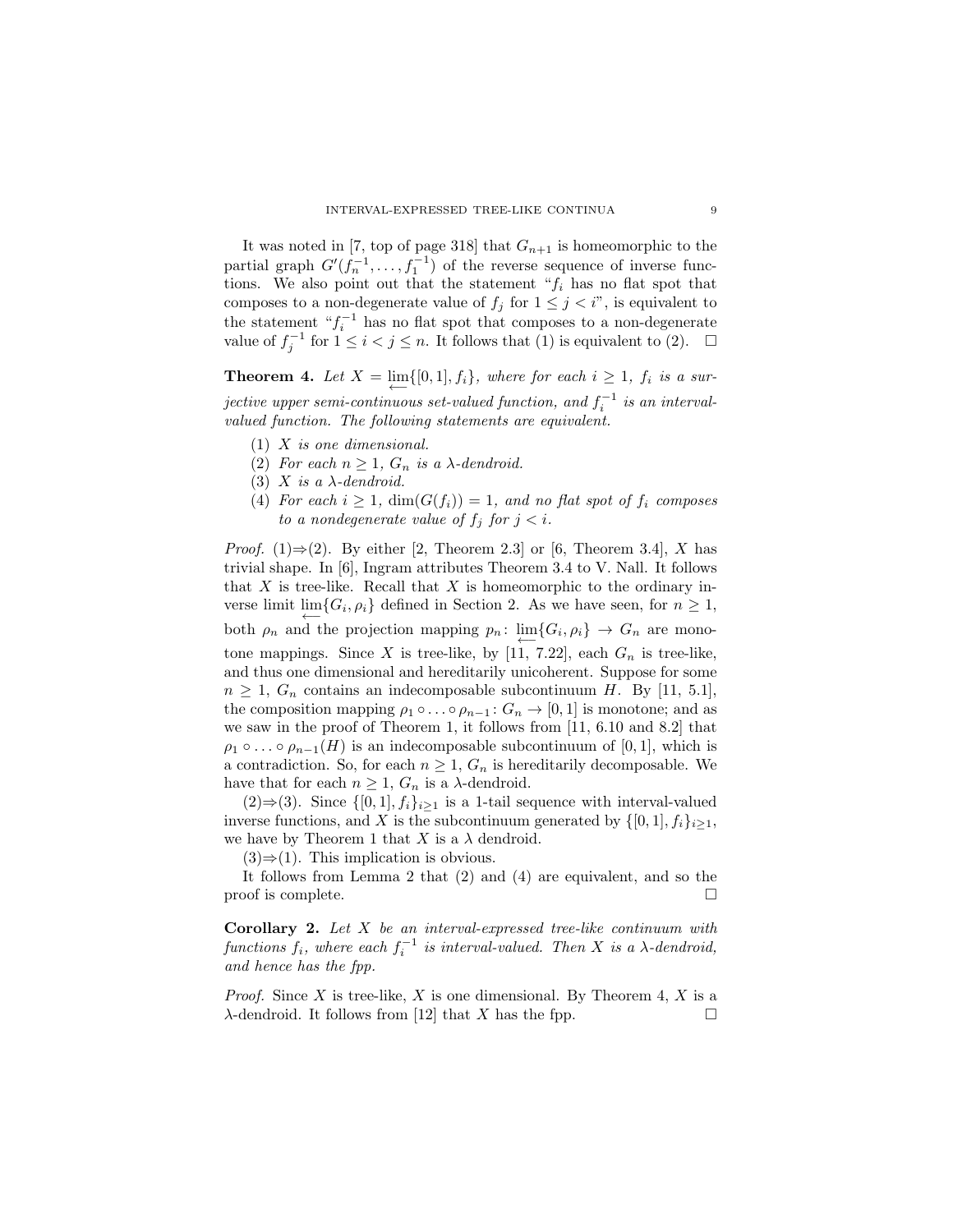For interval-expressed tree-like continua, the following two corollaries follow from Theorem 4 and the results in the references cited.

**Corollary 3.** (J.P. Kelly [8, Theorem 4.9]) Let  $X$  be an interval-expressed tree-like continuum with functions  $f_i$ , where for each  $i \geq 1$ , both  $f_i$  and  $f_i^{-1}$  are interval-valued. Then X is a dendrite.

**Corollary 4.** (W.J. Charatonik and F.A. Mena [2, Theorem 2.1]) Let X be an interval-expressed tree-like continuum with functions  $f_i$ , where for each  $i \geq 1$ ,  $G(f_i)$  is a dendrite, and  $f_i^{-1}$  is interval-valued. Then X is a dendrite.

# 5. An example

We provide an example of an indecomposable, non-arclike, tree-like continuum that satisfies Theorem 3. The author is unaware of any other theorems that would show the example has the fpp.





Figure 1. The graph of  $f$ .

Example. Let f be the surjective upper semi-continuous interval-valued function whose graph is shown in Figure 1. Let  $X = \lim_{\longleftarrow} \{ [0, 1], f \}$ . Then  $X$  is an indecomposable, non-arclike, tree-like continuum having the fpp.

*Proof.* Note that the red arc in  $G(f)$  is the graph of the inverse of an upper semi-continuous interval-valued function  $g: [0, 1] \rightarrow [0, 1]$ . It follows from [13, Corollary 3] that X is tree-like. By Theorem 3, X has the fpp. So, it remains to show that  $X$  is indecomposable, and not arclike. To show  $X$  is indecomposable involves the notions of indecomposable set-valued functions and inverse sequences that have the full projection property. For definitions and discussions of these terms, as well as theorems that relate them to indecomposability of an inverse limit with set-valued functions, see [4, Sections 3.5 and 3.6], [9, Sections 2 and 3], or [16, Chapter 5].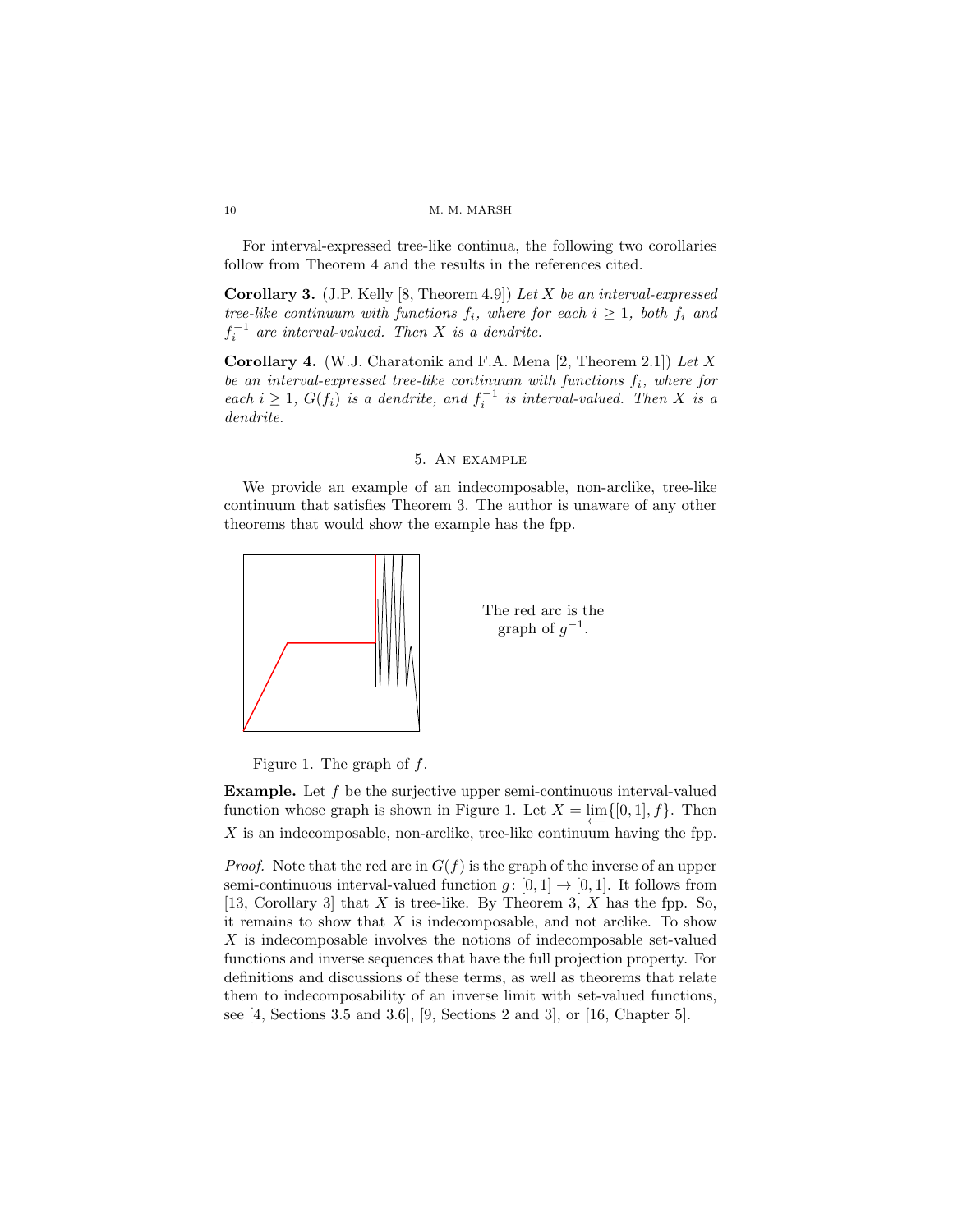We will not need a formal definition of  $f$  to proceed. The picture of the graph of  $f$  in Figure 1 will be sufficient. One should note, nevertheless, we are assuming that  $f(\frac{3}{4}) = [\frac{1}{4}, 1]$ , and for  $t \neq \frac{3}{4}$ ,  $f(t)$  is a singleton. Also,  $f([\frac{1}{4}, \frac{3}{4})) = {\frac{1}{2}}$ , and the graph of  $f|_{[\frac{3}{4},1]}$  contains a "topologist's  $\sin \frac{1}{x}$ -continuum". For  $n \geq 1$ , let  $G_n$  be the partial graph as defined in Section 2, and let  $P_n = \{(p_1, \ldots, p_n) \in G_n \mid p_i \neq \frac{3}{4} \text{ for all } 1 \leq i \leq n\}.$ As the proof proceeds, we will also need to consider, for  $n \geq 2$ , the setvalued function  $F_{n-1}$ :  $[0,1] \rightarrow G_{n-1}$  where  $G(F_{n-1}^{-1}) = G_n$ , and the set  $T_n = \{t \in [0,1] \mid F_{n-1}(t) \text{ is degenerate}\}.$  Note that  $0, 1 \in T_n$  for each  $n \geq 2$ . The remainder of the proof requires a few steps.

Step 1. For  $n \geq 1$ ,  $P_n$  is dense in  $G_n$ . We use induction on n. Let  $n = 1$ . We have that  $G_1 = [0,1]$ , and  $P_1 = [0,1] \setminus \{\frac{3}{4}\}\.$  Clearly,  $P_1$  is dense in  $G_1$ .

Assume  $P_n$  is dense in  $G_n$  for some  $n \geq 1$ . Let  $x = (x_1, \ldots, x_{n+1})$  be in  $G_{n+1}$ . Let  $U = \prod_{i=1}^{n+1} U_i$ , where for each  $i \geq 1$ ,  $U_i$  is a connected open set in [0, 1] containing  $x_i$ , and  $U_i \subset (\frac{1}{2}, 1]$  if  $x_i \geq \frac{3}{4}$ . We assume, without loss of generality, that  $x \notin P_{n+1}$ . Hence, there exists  $1 \leq j \leq n+1$  where  $x_j = \frac{3}{4}$ . Viewing Figure 1, we see that for  $j \leq i \leq n+1$ ,  $x_i \geq \frac{3}{4}$ .

Suppose  $x_{n+1} = \frac{3}{4}$ . Then  $\frac{1}{4} \le x_n \le 1$ . If  $x_n < \frac{3}{4}$ , then  $0 \le x_i \le \frac{1}{2}$  for  $1 \leq i \leq n-1$ , and we have that  $x_i \neq \frac{3}{4}$  for  $1 \leq i \leq n$ . It is clear from the graph of f that there is a sequence of points  $\{(s_i, x_n)\}_{i\geq 1}$  in  $G(f)$ converging to  $(\frac{3}{4}, x_n)$  with  $s_i > \frac{3}{4}$  for each  $i \ge 1$ . So, let  $p_{n+1} = s_k$  for some  $k \ge 1$  where  $s_k \in U_{n+1}$ . Then  $(x_1, ..., x_n, p_{n+1}) \in P_{n+1} \cap U$ as desired. So, assume that  $x_n \geq \frac{3}{4}$ . By inductive assumption, we pick  $(p_1, \ldots, p_n) \in P_n \cap \prod_{i=1}^n U_i$ . As above, there is a sequence of points  $\{(t_i, p_n)\}_{i\geq 1}$  in  $G(f)$  converging to  $(\frac{3}{4}, p_n)$  with  $t_i > \frac{3}{4}$  for each  $i \geq 1$ . So, we pick  $p_{n+1} = t_m$  where  $t_m \in U_{n+1}$ . Again, we have that  $(p_1, \ldots, p_n, p_{n+1}) \in P_{n+1} \cap U$  as desired.

Suppose  $x_{n+1} \neq \frac{3}{4}$ . From the existence of the integer j above, we have that  $\frac{3}{4} < x_{n+1} < 1$ , and  $\frac{3}{4} \le x_n < 1$ . We note that f is a locally oneto-one open mapping at  $x_{n+1}$  since  $\frac{3}{4} \le x_n < 1$ . We pick open segments  $V_n$  and  $V_{n+1}$  such that  $f(V_{n+1}) = V_n$ ,  $x_n \in V_n \subset U_n$ , and  $x_{n+1} \in$  $V_{n+1} \subset U_{n+1} \cap (\frac{3}{4}, 1)$ . By inductive assumption, we let  $(p_1, \ldots, p_n) \in$  $P_n \cap (U_1 \times \ldots \times U_{n-1} \times V_n)$ . Let  $p_{n+1} \in V_{n+1}$  where  $f(p_{n+1}) = p_n$ . We have that  $(p_1, \ldots, p_{n+1}) \in P_n \cap (U_1 \times \ldots \times U_{n-1} \times V_n \times V_{n+1}) \subset P_n \cap U$ . Step 2. For  $n \geq 2$ ,  $P_n \subset G(F_{n-1}|_{T_n}^{-1})$ . Fix  $n \geq 2$ . If  $F_{n-1}(t)$  is nondegenerate for some  $t \in [0, 1]$ , then either  $t = \frac{3}{4}$ , or for some  $1 \le i \le n - 2$ ,  $f^{i}(t) = \frac{3}{4}$ , where  $f^{i}$  denotes i compositions of f; so,  $t \notin \sigma_{n}(P_{n})$ , where  $\sigma_n$  is projection of  $G_n$  onto the  $n^{\text{th}}$  coordinate. That is,  $[0,1] \setminus T_n \subset$  $[0,1] \setminus \sigma_n(P_n)$ . So,  $\sigma_n(P_n) \subset T_n$ , and it follows that  $P_n \subset G(F_{n-1}|_{T_n}^{-1})$ .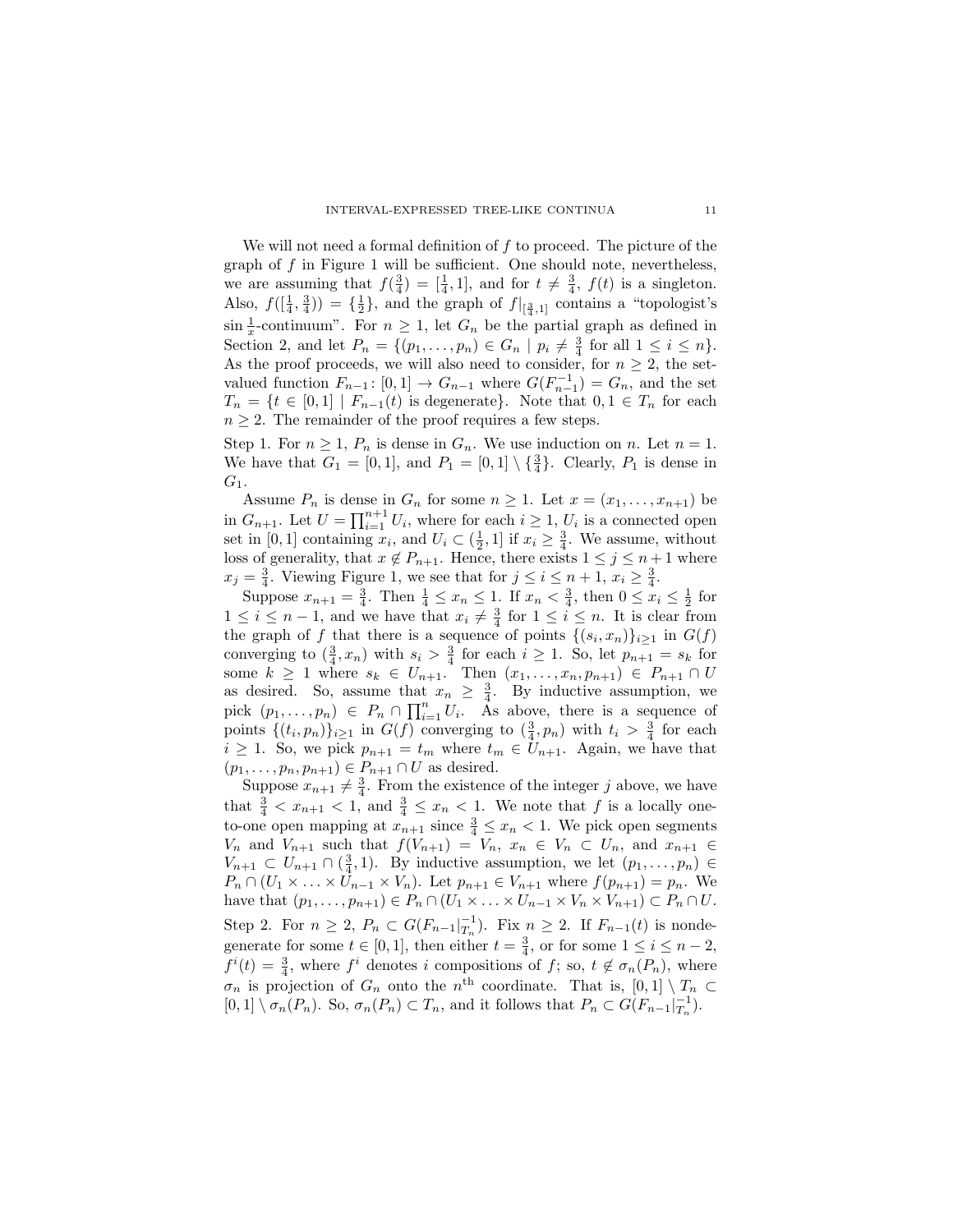Step 3. For  $n \geq 2$ ,  $G_n$  is irreducible between the points  $p = (0, \ldots, 0, 0)$ and  $q = (0, \ldots, 0, 1)$ . We note that for  $t \in T_n \setminus \{0, 1\}$ , the point  $(F_{n-1}(t), t)$ separates  $G(F_{n-1}^{-1}) = G_n$  between the points p and q. Suppose K is a subcontinuum of  $G_n$  containing the points p and q. Then K must contain each point  $(F_{n-1}(t), t)$  for  $t \in T_n$ . That is,  $G(F_{n-1}|_{T_n}^{-1}) \subset K$ . By Step 2,  $P_n \subset K$ . By Step 1,  $\overline{P}_n = G_n$ ; so, we have that  $K = G_n$ . Hence,  $G_n$  is irreducible between the points  $p$  and  $q$ .

Step 4. The inverse sequence  $\{[0, 1], f\}_{i\geq 1}$  has the full projection property. This follows from Step 3 and [9, Theorem 22].

Step 5. The tree-like continuum  $X$  is indecomposable. From Figure 1, we note that  $f$  is an indecomposable set-valued function as defined by Kelly and Meddaugh in [9, Definition 14, page 1723]. It follows from this, Step 4, and [9, Theorem 19] that X is indecomposable.

Step 6. To see that X is not arclike, let  $L = \{(x_1, x_2, \frac{3}{4}, \frac{3}{4}, \ldots) \mid x_1 \in$  $f|_{[\frac{1}{4},1]}(x_2)$ . It is easy to see that  $L \subset X$ ,  $L \stackrel{T}{\approx} G(f|_{[\frac{1}{4},1]})$ , and  $G(f|_{[\frac{1}{4},1]})$ contains a simple triod. It follows that X is not arclike.

 $\Box$ 

### **REFERENCES**

- [1] D.P. Bellamy, A tree-like continnum without the fixed-point property, Houston J. Math. 6(1979), 1–14.
- [2] W.J. Charatonik and F.A. Mena, Local connectedness of inverse limits, Topology and Its Appl. 265(2019), 1–12.
- [3] H. Cook, *Tree-likeness of dendroids and*  $\lambda$ *-dendroids*, Fund. Math. 68(1970),  $\#1$ , 19–22.
- [4] W.T. Ingram, An Introduction to Inverse Limits with set-valued Functions, Springer Briefs in Mathematics, New York, 2012.
- [5] W.T. Ingram, Inverse limits of families of set-valued functions, Bol. Soc. Mat. Mex. (3) 21(2015), #1, 53–70.
- [6] W.T. Ingram, Inverse limits with set-valued functions having graphs that are arcs, preprint
- [7] W.T. Ingram and M.M. Marsh, Chainability of inverse limits on [0, 1] with interval-valued functions, Topology Proc. 56(2020), 305–320.
- [8] J.P. Kelly, Monotone and weakly confluent set-valued functions and their inverse limits, Topology and Its Appl. 228(2017), 486–500.
- [9] J.P. Kelly and J. Meddaugh, Indecomposability in inverse limits with set-valued functions, Topology and Its Appl. 160(2013), 1720–1731.
- [10] S. Macías, Topics on Continua, Chapman and Hall/CRC, Boca Raton, FL, 2005.
- [11] T. Ma´ckowiak, Continuous mappings on continua, Dissertationes Mathematicae CLVIII(1979), 1–90.
- [12] R. Mańka, Association and fixed points, Fund. Math.  $91(1976)$ ,  $105-121$ .
- [13] M.M. Marsh, A characterization of tree-like inverse limits on [0, 1] with intervalvalued functions, Topology Proc. 50(2017), 101–109.